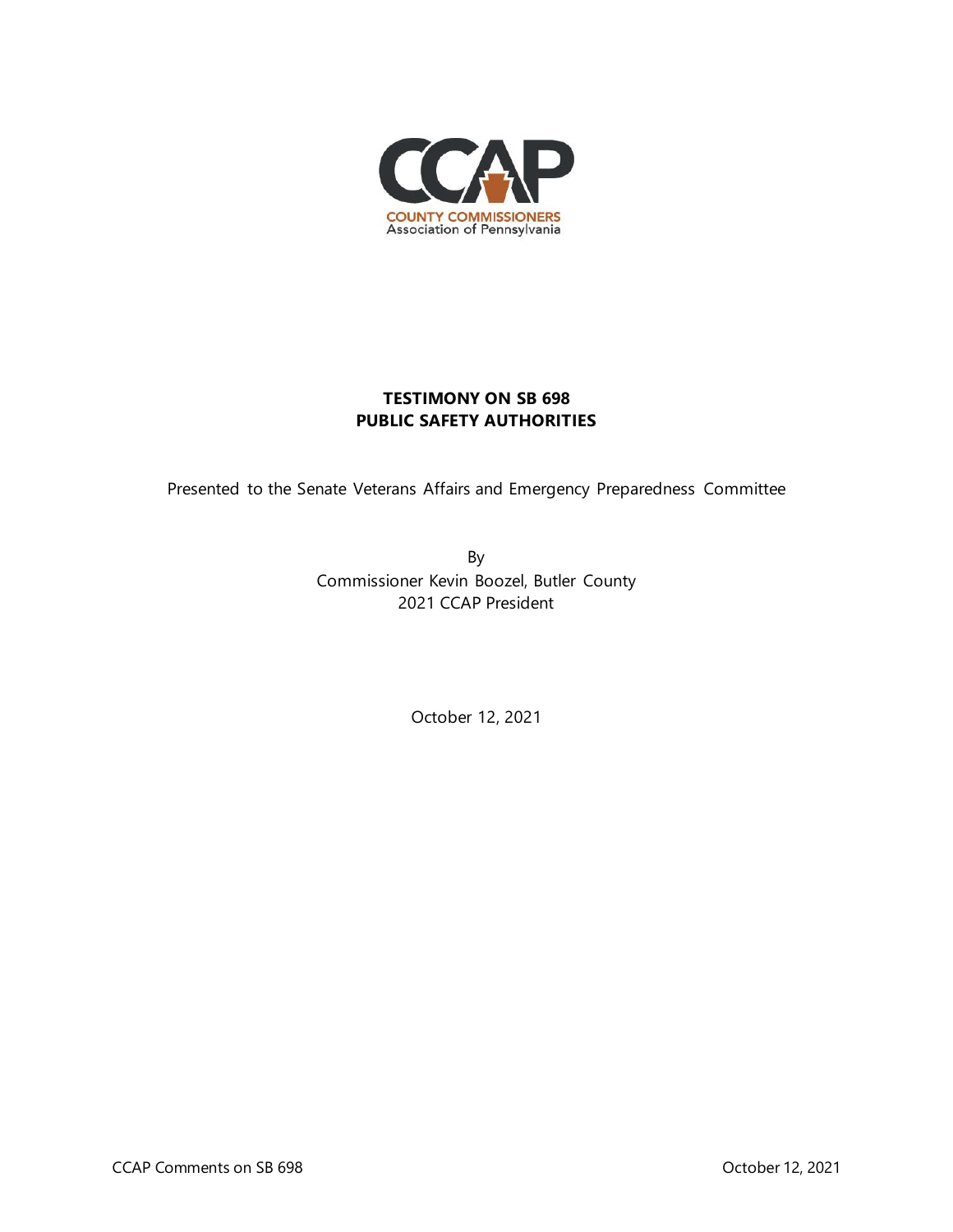Good afternoon. I am Kevin Boozel, a Butler County commissioner and 2021 president for the County Commissioners Association of Pennsylvania (CCAP). The Association is a non-profit, nonpartisan association providing legislative, educational, insurance, research, technology, and similar services on behalf of all of the Commonwealth's 67 counties. I am pleased to be here today to discuss the history of CCAP's involvement in seeking solutions to the emergency medical services crisis in Pennsylvania and note that I am also joined today by a fellow commissioner, Scott Dunn of Fayette County, who will comment further on his local county experiences later in the hearing.

Thank you for the opportunity to participate in this hearing on SB 698, which would allow for the creation of countywide or multi-municipal Public Safety Authorities, including providing fire protection services and emergency medical services (EMS). Forming and participating in an EMS authority is a local decision, and the bill directs the Department of Community and Economic Development to work with relevant stakeholders to develop guidance and assistance for counties to create public safety authorities and contract to provide educational and technical assistance. It is important to highlight that SB 698 simply provides and codifies an option, not a mandate, for counties or municipalities to create Public Safety Authorities that would continue to allow EMS agencies to retain autonomy while finding ways of structuring support and funding that work for their communities. The county cannot simply take over service provision, but will have to work to bring stakeholders together to build buy in and trust to whatever model and solutions are ultimately developed locally.

Before diving into the specifics of the legislation, it is important to note how we got to this point and why counties are engaging in conversations related to EMS. As we are all aware, emergency medical services in Pennsylvania are in crisis, affirmed by findings of multiple studies and most prominently in the 2004 SR 60 report, and reaffirmed in the report of the legislature's SR 6 Commission, released in 2018. The SR 60 report was groundbreaking, with an extensive set of findings and concurrent recommendations on both fire and EMS services. The successor SR 6 Commission, in turn, found that many of the circumstances and conclusions of the SR 60 report remained unchanged, and developed updated findings and recommendations, which are now serving as the basis for legislative activity.

While counties do not have direct responsibility for EMS in Pennsylvania, we recognize that our municipalities have varying capacities to organize, promote or provide emergency services. Emergency medical services in Pennsylvania are a mix of public and private, although mostly public, and of those that are public, most are primarily, if not exclusively volunteer, with some integrated with fire services. Most are organized at the municipal level, but typically covering service territories outside those boundaries, in part because other areas lack service, in part because of differences in certification levels and hence protocols on dispatch, and in part because of backup service response needs when covering for units already out on responses. Issues with service capacity are shared between urban and rural areas, although the basis for those capacity differences may be different. And while professionalism – including training, certification, and equipment – has evolved considerably in tandem with evolution of the health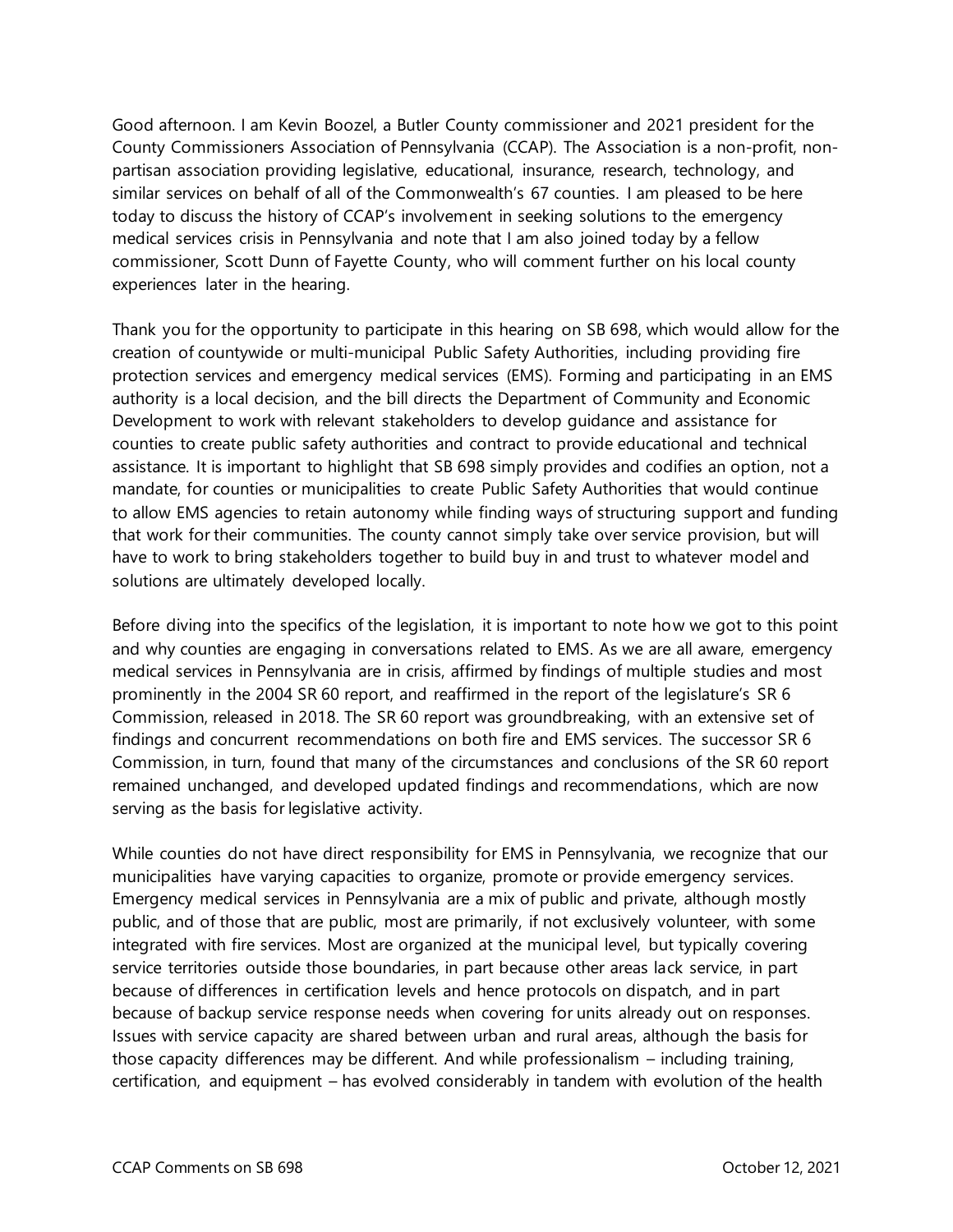care industry overall, the resource requirements of the system are increasingly unsustainable.

With that in mind, counties have expressed a need to explore whether they could help address the issues raised in the SR 60 and SR 6 reports, focusing on EMS, and whether other models may be available, either regionally or countywide, in providing those services. In 2019, CCAP developed an EMS Task Force, which I had the honor of co-chairing. The Task Force convened stakeholders including municipalities, state agencies, consultants and others to review the causes and issues and to make findings and recommendations, all in the context of determining whether counties are positioned to play any role in assuring reliable provision of this vital public service. The Task Force also reviewed the study that was performed in Pike County, which had a large impact on our work, research and understanding of the local impacts.

In the broadest context, the Task Force divided its work among specific topic areas, with a set of recommendations for each, including reference to the relevant SR 6 recommendations, the related policy considerations, and a discussion of opportunities for counties to contribute to the solution, including retention and recruitment, reimbursement rates, funding, coverage, service models, risk reduction, EMS Act and regulations, technology support, and training requirements. The full Task Force report, released in November 2019, is available on the CCAP website at [www.pacounties.org.](http://www.pacounties.org/) Solutions to the EMS crisis has been critical to counties as it directly impacts residents, so much so that it has been a CCAP legislative priority issue for the past two years.

One of the priority recommendations developed by the CCAP EMS Task Force, created in response to a desire by counties to explore where they might support efforts to assure reliable and sustainable emergency services, is to develop statutory authorization for county or multimunicipal authorities that would be capable of countywide or regional service delivery, including paid staffing, optimization of service deployment and service areas and dedicated funding sources. In general, the concept is an option to enable new models for providing EMS by granting significant flexibility on service, structure, funding, and related matters to be able to match local needs and circumstances.

As such, CCAP supports SB 698's clarification that the existing statutory ability to create authorities also extends to emergency management services. There are a number of benefits to this concept, including the ability to aggregate resources. For instance, a single authority can apply for grants on behalf of all participating agencies, rather than forcing multiple entities to compete with one another for limited resources. It could also allow individual agencies and departments to retain their own autonomy rather than engaging in a merger, with the larger authority handling common administrative tasks or serving as a resource for recruitment and training. Further, we realize that funding and resources are one of the significant challenges facing emergency services today, and the authority structure allows for consideration of fee alternatives that would offer additional financial assistance, making it easier for EMS and fire companies to focus on service provision over the constant need for fundraising.

As I suspect you will hear from others, the ability to utilize this model could dramatically change